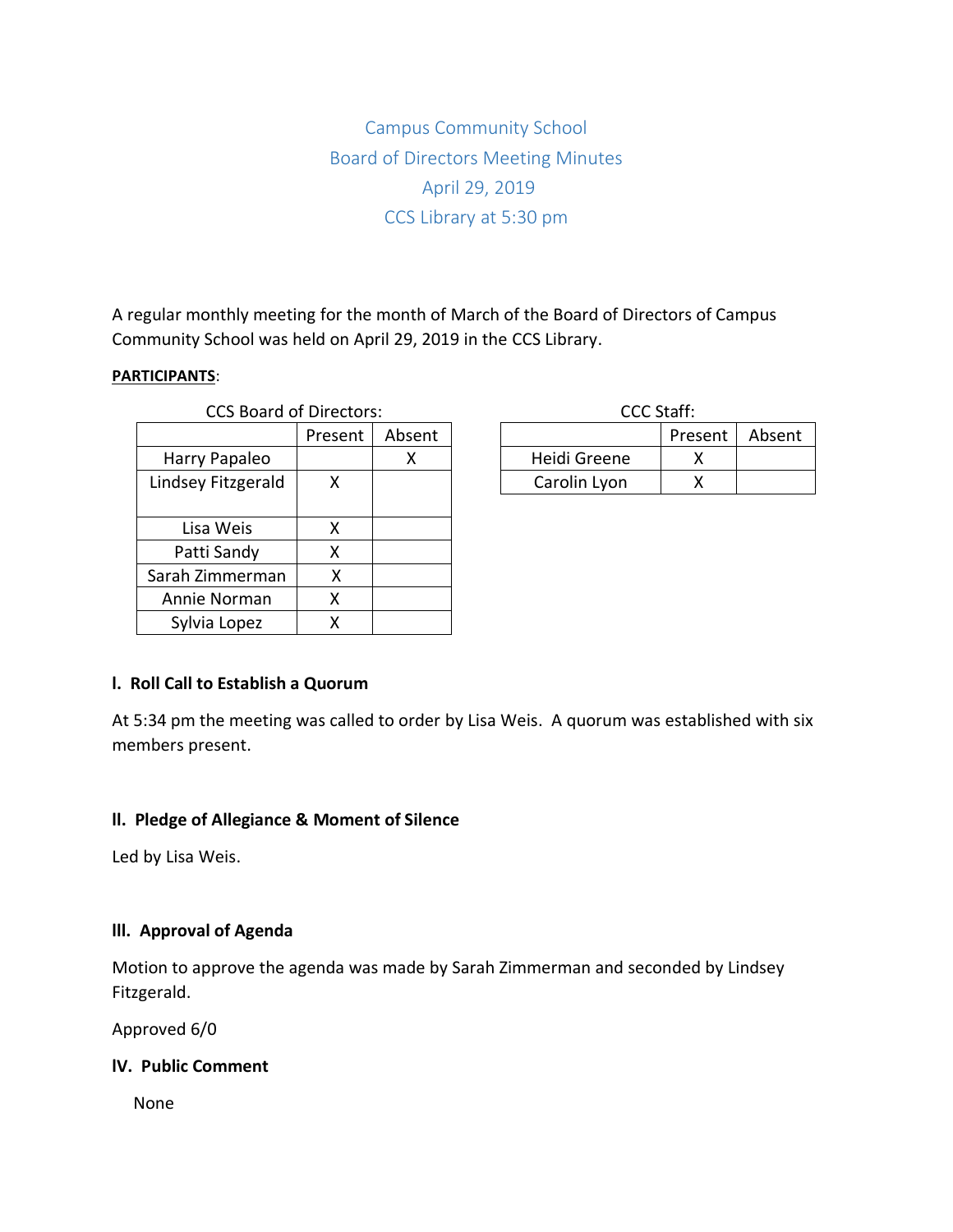### **V. Approval of Minutes of Last Meeting**

Motion to approve the March 2019 minutes was made by Annie Norman and seconded by Sylvia Lopez.

Approved 5/0 Abstained- Lisa Weis

### **Vl. President's Report**

Heidi Greene introduced a prospective board member named Laura Axtell.

### **Vll. Financial Report by Carolin Lyon**

Finance:

There was no CBOC meeting tonight.

We are 75% through the year with 75.5% of budget spent.

There are no changes to revenue or budgeted expenses.

We will start working on the new budget, which Carolin will present to CBOC and board at the May meeting.

Enrollment:

We are overenrolling grades by 2-3 students per grade, knowing it levels out by September 30<sup>th</sup> count.

We have commitment letters from all but 12 students.

Only five students say they are not returning next year, of which three students are in the same family.

We normally base budget on 425 students, but our charter allows up to 432 students.

A motion was made by Sylvia Lopez and seconded by Sylvia Lopez to amend the agenda to move voting items to before Head of School report.

Approved 6/0

# **Vlll. Head of School Executive Report by Heidi Greene**

Status of School: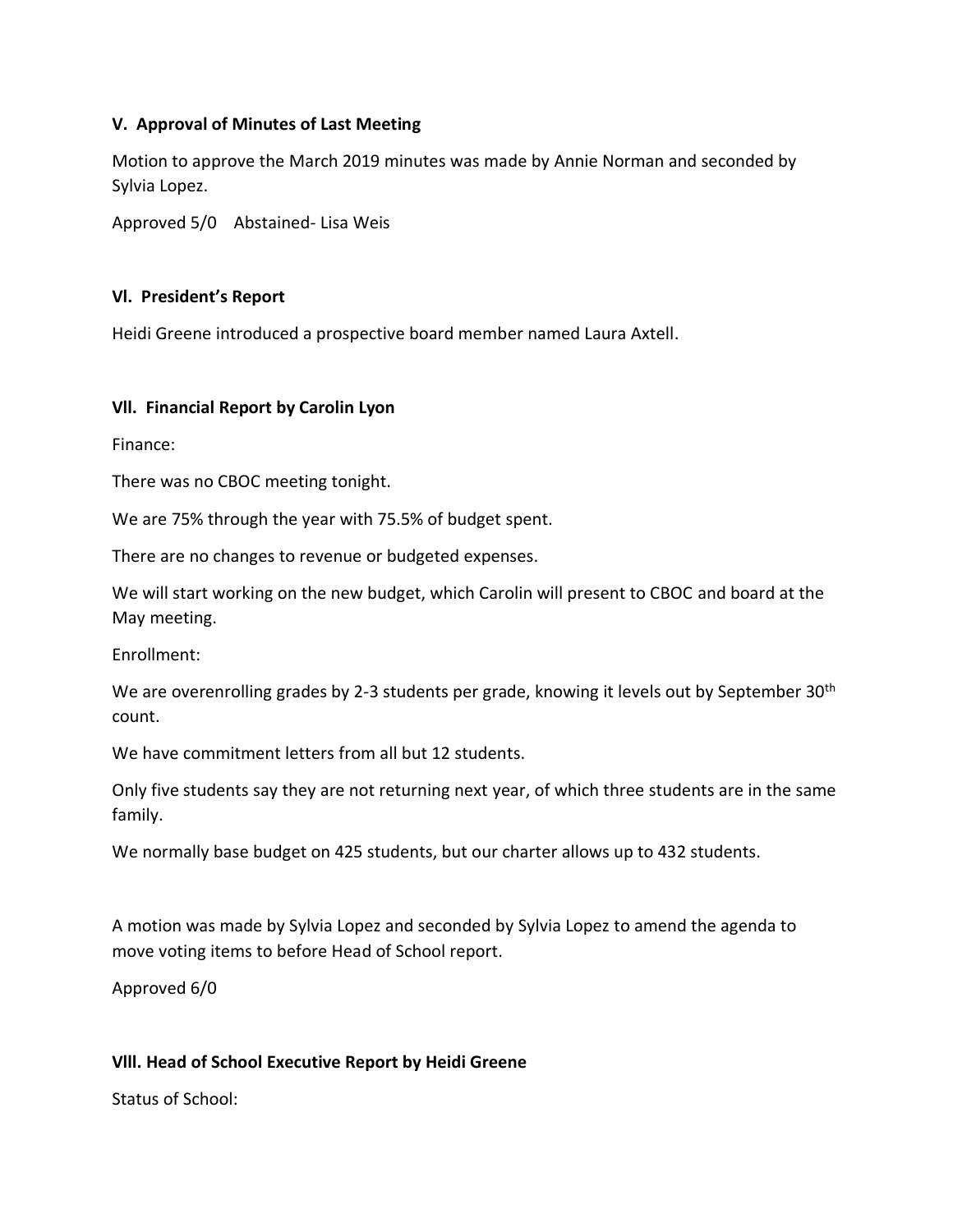Interviews were held and the Curriculum position was offered to and accepted by Gretchen DiVietro. It I a 11 mo. Leadership position (not administrative) that will begin at the end of the school year.

Interviews for the  $1<sup>st</sup>$  grade and technology positions will take place next week.

Interviews for positions for  $4<sup>th</sup>$  gr.,  $5<sup>th</sup>$  gr. and science will be in a few weeks.

End of year meetings with new staff are being planned.

Staff will be voting on a new board member next week as Patti comes off after serving for two terms.

Heidi discussed the current ACES progam. We previously had STEAM, funded through a grant. It is not sure if ACES has been worth the time and effort put in to it. Paras on buses may be a better way to use our resources. The stat will reimburse licensed daycare for people needing after school care, and we can assist by providing a list of resources. We would need to determine what to do with students not picked up on time.

# **lX. Voting Items**

A motion was made by Annie Norman and seconded by Sylvia Lopez to disband the ACES program for the 2019-2020 school year and provide parents with alternative after school care at other locations.

Passed: 6/0

A motion was made and seconded to accept Laura Axtell as a new board member.

Passed: 6/0

# **X. Executive Session**

A motion was made by Annie Norman and seconded by Sylvia Lopez to go into executive session at 6:55 pm.

Passed 7/0

A motion was made by Annie Norman and seconded by Lindsey Fitzgerald to come out of executive session at 7:00 pm.

Passed 7/0